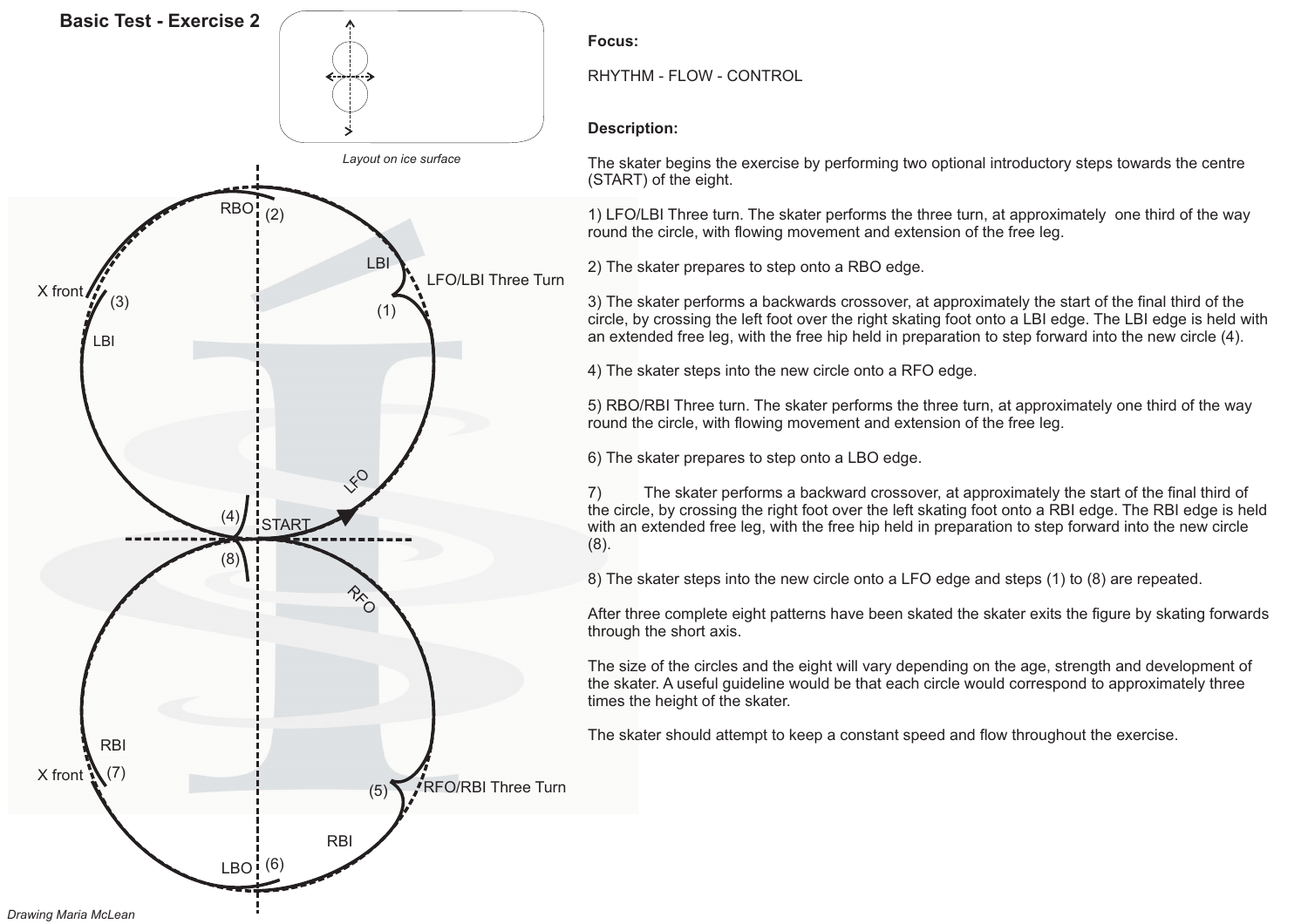

*Drawing Maria McLean*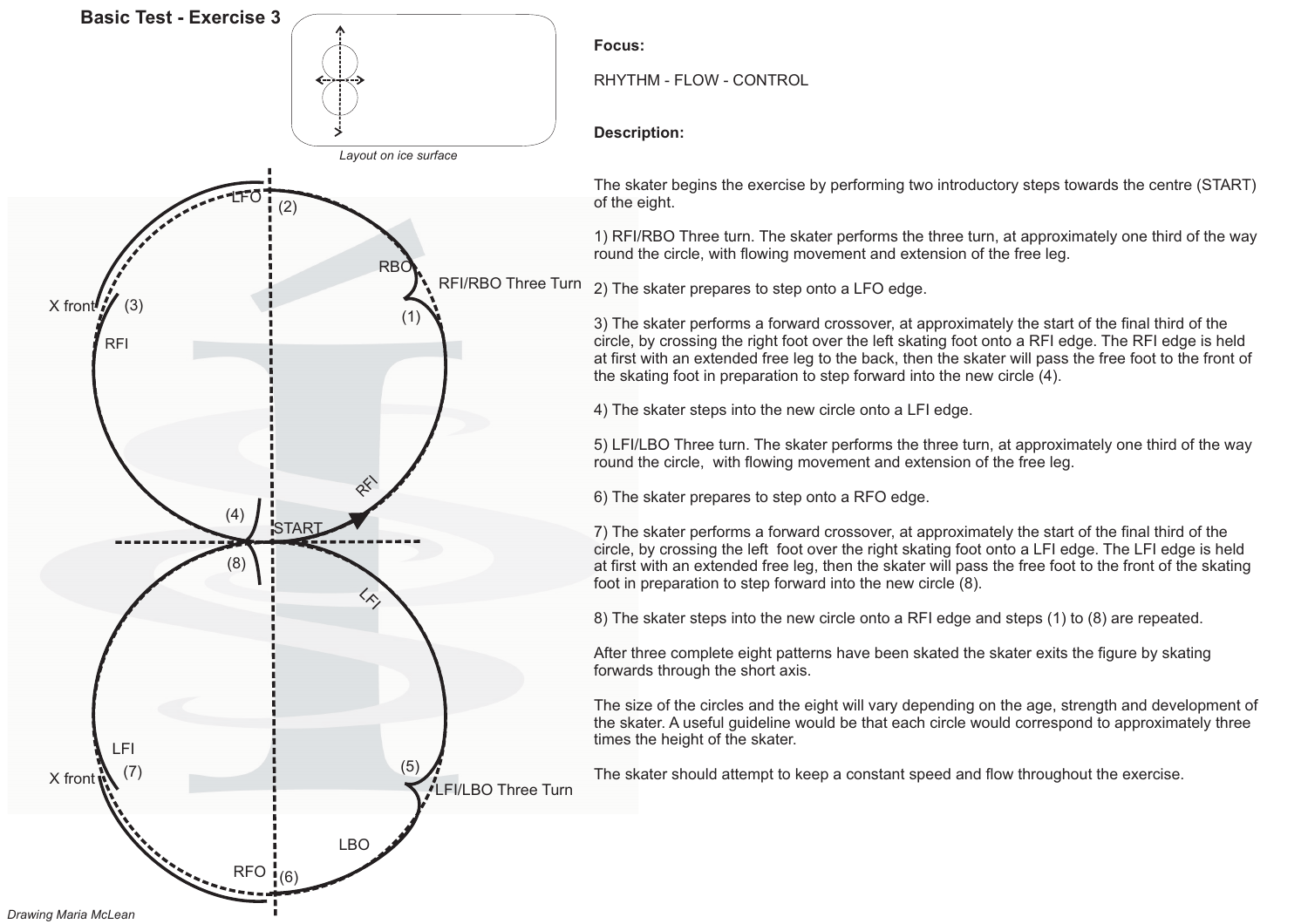

### RELAXED KNEE ACTION - RHYTHM - CLEAN CONTROLLED EDGE CHANGES

### **Description:**

The skater begins the exercise by performing two introductory steps towards the centre (START) of the eight and proceeds on <sup>a</sup> RFI edge with the free leg extended behind the skating leg.

1) The skater places the left foot at the side of the skating foot and changes to <sup>a</sup> LFO edge with the free leg extended to the back.

2) The skater performs <sup>a</sup> forward crossover onto the RFI edge.

3) Step 1) is repeated, then the skater passes the free leg to the front of the skating leg and changes edge from LFO to LFI (4), passing the free leg to the back and then extending it, after the change of edge.

5) The skater places the right foot at the side of the skating foot and changes to <sup>a</sup> RFO edge with the free leg extended to the back.

6) The skater performs <sup>a</sup> forward crossover onto the LFI edge.

7 ) Step 5) is repeated, then the skater passes the free leg to the front of the skating leg and changes edge from RFO to RFI (8), passing the free leg to the back and then extending it, after the change of edge.

Steps (1) to (8) are then repeated.

After three complete eight patterns have been skated the skater exits the figure by skating forwards through the short axis at (8).

The size of the circles and the eight will vary depending on the age, strength and development of the skater. A useful guideline would be that each circle would correspond to approximately three times the height of the skater.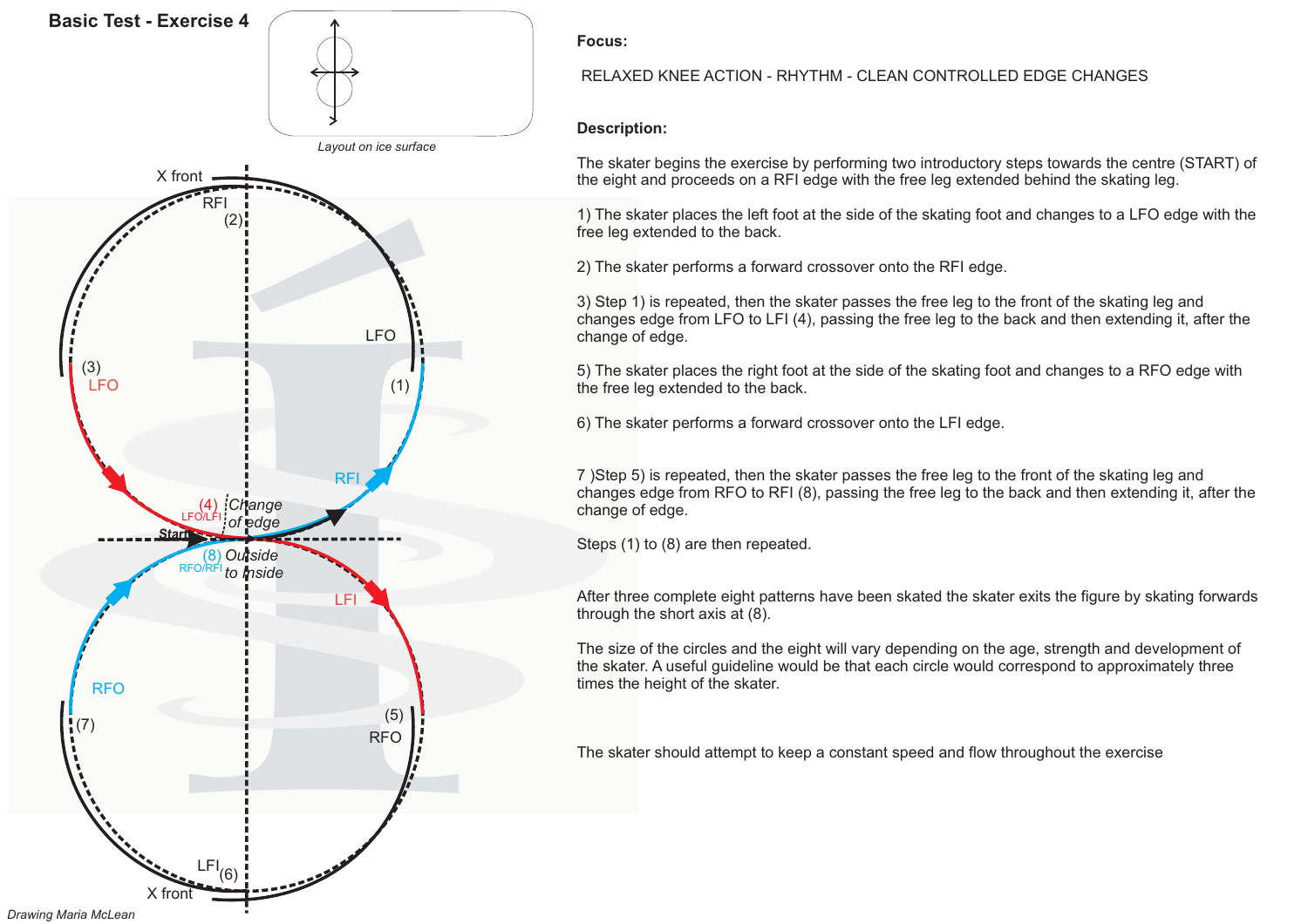

### RELAXED KNEE ACTION - RHYTHM - CLEAN CONTROLLED EDGE CHANGES

### **Description:**

The skater begins the exercise by performing two introductory steps towards the centre (START) of the eight and proceeds on <sup>a</sup> LFO edge with the free leg extended behind the skating leg.

1) The skater performs <sup>a</sup> forward crossover onto the RFI edge.

2) The skater places the left foot at the side of the skating foot and changes to <sup>a</sup> LFO edge with the free leg extended to the back.

3 )Step 1) is repeated, then the skater passes the free leg to the front of the skating leg and changes edge from RFI to RFO (4), passing the free leg to the back and then extending it, after the change of edge.

5) The skater performs <sup>a</sup> forward crossover onto the LFI edge.

6) The skater places the right foot at the side of the skating foot and changes to <sup>a</sup> RFO edge with the free leg extended to the back.

7) Step 5) is repeated, then the skater passes the free leg to the front of the skating leg and changes edge from LFI to LFO (8), passing the free leg to the back and then extending it, after the change of edge.

Steps (1) to (8) are then repeated.

After three complete eight patterns have been skated the skater exits the figure by skating forwards through the short axis at (8).

The size of the circles and the eight will vary depending on the age, strength and development of the skater. A useful guideline would be that each circle would correspond to approximately three times the height of the skater.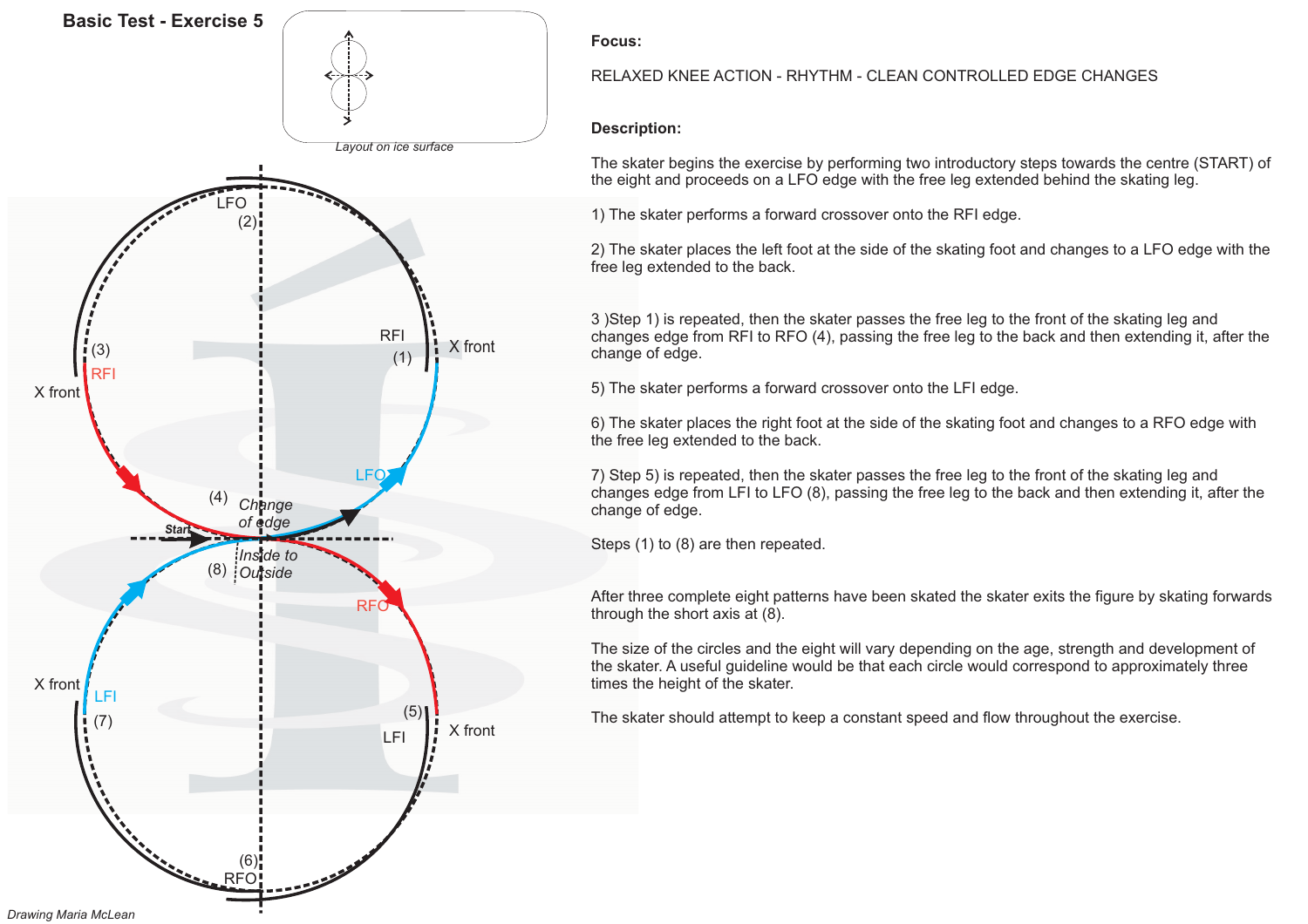

# CLEAN THRUSTS - RHYTHM - UPPER BODY CONTROL

# **Description:**

The skater begins the exercise by performing two introductory steps towards the centre (START) of the eight and proceeds on <sup>a</sup> RFI edge with the free leg extended behind the skating leg.

1) The skater performs an open mohawk RFI/LBI. The free leg should be extended behind the skating leg before and after the mohawk.

2) The skater places the right foot close to the skating foot and steps onto <sup>a</sup> RBO edge. After the transfer onto the right foot, the free leg may be held in front or behind.

3) The skater performs <sup>a</sup> RBO to RFI Three turn with the free foot extended to the front of the skating foot after the turn on the approach to the centre (4).

4) The skater makes <sup>a</sup> clean push off from the inside edge and transfers to the new circle onto <sup>a</sup> LFI edge.

5) The skater performs an open mohawk LFI/RBI. The free leg should be extended behind the skating leg before and after the mohawk.

6) The skater places the left foot close to the skating foot and steps onto a LBO edge. After the transfer onto the left foot, the free leg may be held in front or behind.

7) The skater performs a LBO to LFI Three turn with the free foot extended to the front of the skating foot after the turn on the approach to the centre (8).

8) The skater makes a clean push off from the inside edge and transfers to the new circle onto a RFI edge.

Steps (1) to (8) are then repeated.

After three complete eight patterns have been skated the skater exits the figure by skating forwards through the short axis.

The size of the circles and the eight will vary depending on the age, strength and development of the skater. A useful guideline would be that each circle would correspond to approximately three times the height of the skater.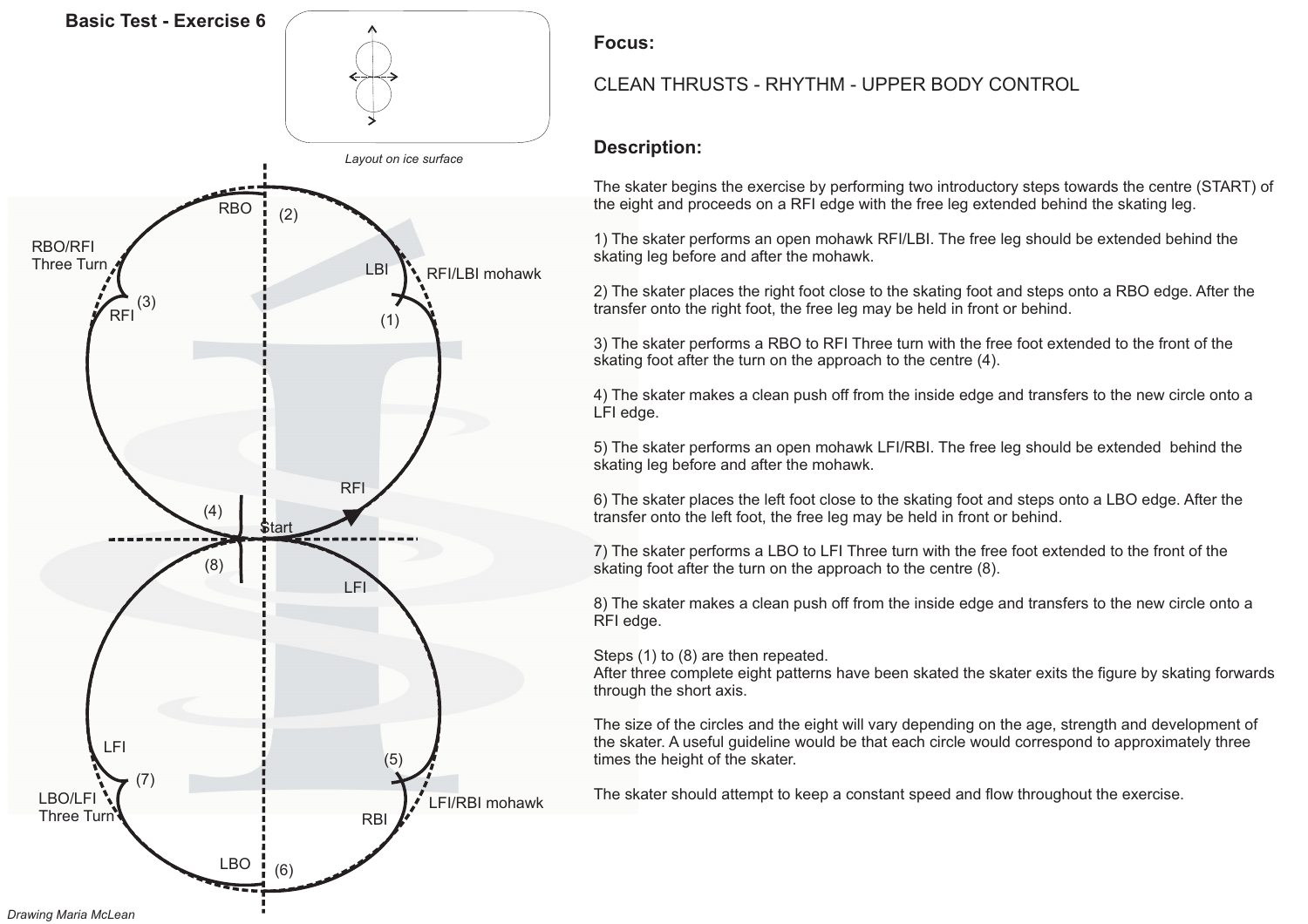

### CLEAN PUSH-OFFS - RHYTHM

## **Description:**

The skater begins the exercise by performing two/three introductory steps towards the centre (START) of the eight and proceeds on <sup>a</sup> LBI edge with the free leg extended in front of the skating leg.

1) The skater performs <sup>a</sup> LBI to LFO Three Turn. The free leg should be extended in front before and after the turn.

2) The skater places the right foot next to the left foot and makes <sup>a</sup> clean push-off onto the RFI edge with the free leg extended behind the skating foot after the transfer.

3) The skater performs <sup>a</sup> RFI to LBI open Mohawk. The free leg should be extended behind the skating leg before and after the mohawk and this position held with <sup>a</sup> strong check of the shoulders on the approach to the centre (4).

4) The skater makes <sup>a</sup> clean backward inside push off from the left foot and onto the right foot at the centre and transfers into the new circle onto the RBI edge with the free leg extended in front of the skating leg.

5) The skater performs <sup>a</sup> RBI to RFO Three Turn. The free leg should be extended in front before and after the turn.

6) The skater places the left foot next to the right foot and makes <sup>a</sup> clean push-off onto the LFI edge with the free leg extended behind the skating foot after the transfer.

7) The skater performs <sup>a</sup> LFI to RBI open Mohawk. The free leg should be extended behind the skating leg before and after the mohawk and this position held with <sup>a</sup> strong check of the shoulders on the approach to the centre (8).

8) The skater makes <sup>a</sup> clean backward inside push off from the rightt foot and onto the left foot at the centre and transfers into the new circle onto the LBI edge with the free leg extended in front of the skating leg.

Steps (1) to (8) are then repeated.

After three complete eight patterns have been skated the skater exits the figure by skating forwards through the short axis.

The size of the circles and the eight will vary depending on the age, strength and development of the skater. A useful guideline would be that each circle would correspond to approximately three times the height of the skater.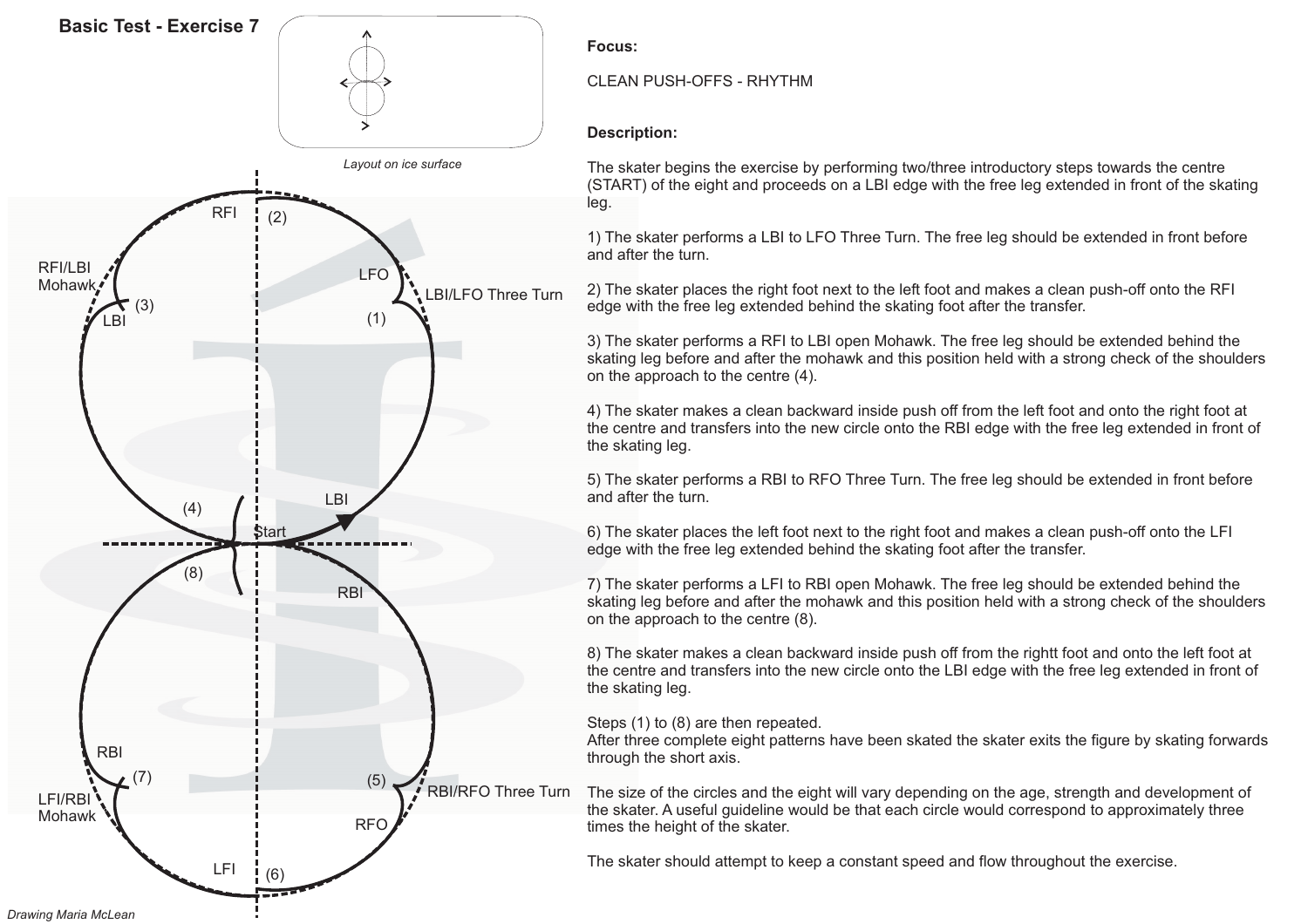

### RELAXED KNEE ACTION AND UPPER BODY CONTROL

# **Description:**

The skater begins the exercise by performing two/three introductory steps\* towards the centre (START) of the eight and proceeds on <sup>a</sup> LBI edge with the free leg extended in front of the skating leg.The free leg is then passed to the back of the free leg and extended as the skater moves towards (1).

1) The skater performs <sup>a</sup> LBI to RFI open Mohawk with the free leg extended behind both before and after the turn.

2) The skater performs <sup>a</sup> RFI to LBI open Mohawk with the free leg extended behind both before and after the turn.

3) The skater places the right foot next to the left foot and makes <sup>a</sup> clean push onto the RBO edge, extending the free leg behind the skating leg, with the body rotated looking out of the circle on the approach to (4).

4) The skater performs <sup>a</sup> change of edge from the RBO edge to the RBI edge passing the free leg to the front after the edge change, on transfer into the new circle.The free leg is then passed to the back of the free leg and extended as the skater moves towards (5).

5) The skater performs <sup>a</sup> RBI to LFI open Mohawk with the free leg extended behind both before and after the turn.

6) The skater performs <sup>a</sup> LFI to RBI open Mohawk with the free leg extended behind both before and after the turn.

7) The skater places the left foot next to the right foot and makes <sup>a</sup> clean push onto the LBO edge, extending the free leg behind the skating leg, with the body rotated looking out of the circle on the approach to (8).

8) The skater performs <sup>a</sup> change of edge from the LBO edge to the LBI edge passing the free leg to the front after the edge change, on transfer into the new circle.The free leg is then passed to the back of the free leg and extended as the skater moves towards (1).

### Steps (1) to (8) are then repeated.

After three complete eight patterns have been skated the skater exits the figure by skating forwards after (1) holding the RFI edge.

The size of the circles and the eight will vary depending on the age, strength and development of the skater. A useful guideline would be that each circle would correspond to approximately three times the height of the skater.